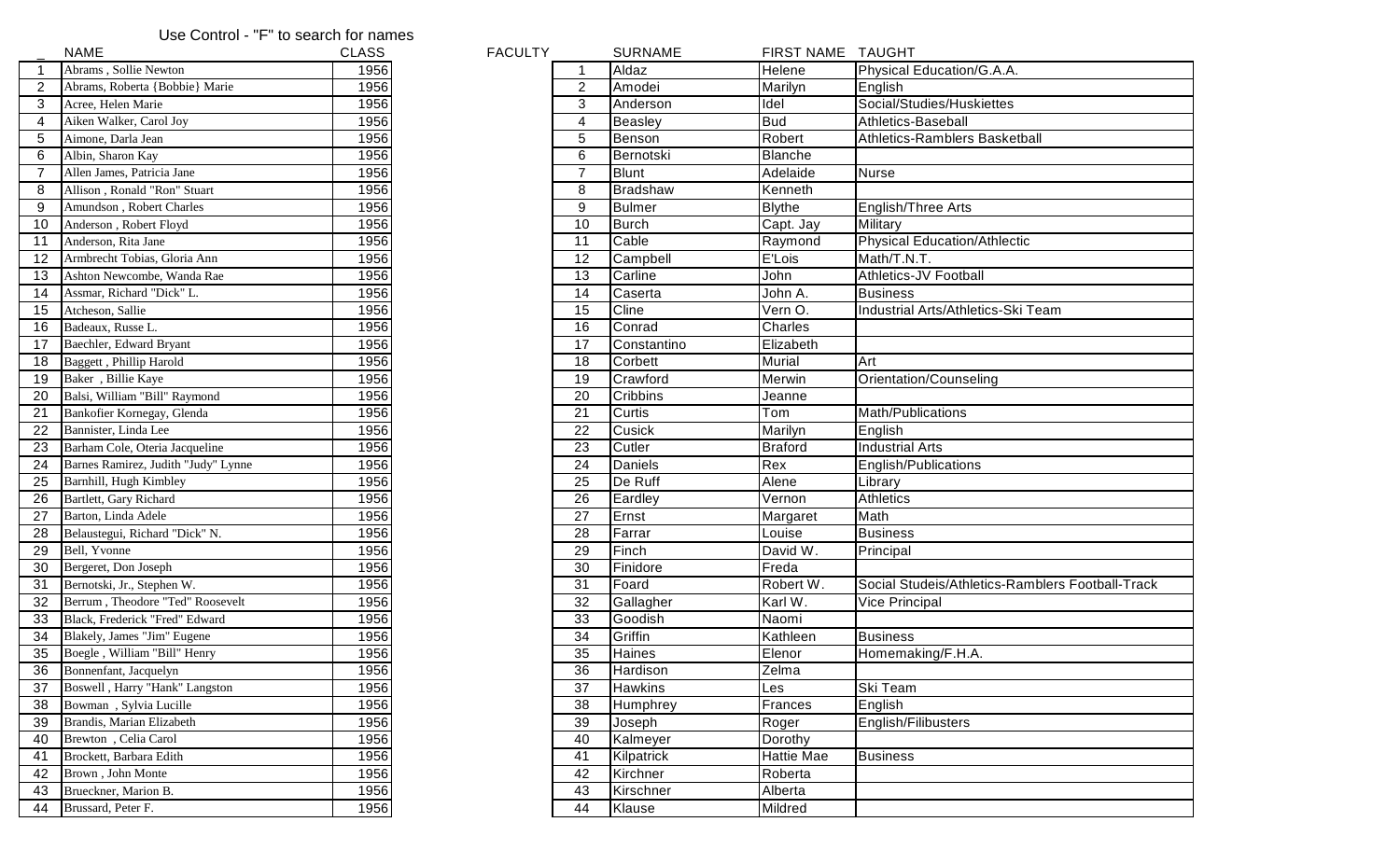| 45 | Buck, Judith "Judy" Ellen             | 1956 | 45              | Kovanda         | Freda          |                 |
|----|---------------------------------------|------|-----------------|-----------------|----------------|-----------------|
| 46 | Burnett, Melvin                       | 1956 | 46              | Laubach         | Helen          | <b>Business</b> |
| 47 | Burroughs, Vicky Irene                | 1956 | 47              | Lehners         | Florence       | English         |
| 48 | Byington, Frederick "Fred" Theodore   | 1956 | 48              | Marean          | John           | Science/P       |
| 49 | Cadlini, John Richard                 | 1956 | 49              | Massey          | Tom            | Athletics-I     |
| 50 | Cairns, Robert "Bob" Howard           | 1956 | 50              | <b>McComas</b>  | Hazel          |                 |
| 51 | Callahan, Catherine May               | 1956 | 51              | <b>McNally</b>  | Frank          |                 |
| 52 | Callahan, Terrance "Terry" G.         | 1956 | 52              | McNaught        | <b>Bernice</b> |                 |
| 53 | Canepa, Louis "Louie" John            | 1956 | 53              | Menu            | Joanne         |                 |
| 54 | Canonic, Nancy Ellen                  | 1956 | 54              | Mikkelson       | Barbara        |                 |
| 55 | Carlson Spence, Sonja Tialinnea       | 1956 | 55              | Miller          | Frederick      |                 |
| 56 | Carsten, James "Jim" R.               | 1956 | 56              | Morby           | Andrew         | Language        |
| 57 | Carsten, Janet R.                     | 1956 | 57              | Morgan          | <b>Bud</b>     |                 |
| 58 | Cate, Robert Franklin                 | 1956 | 58              | Murphy          | Dr. Millard    |                 |
| 59 | Ceccarelli, Lucille Jean              | 1956 | 59              | Nicholas        | Rose           |                 |
| 60 | Certain, Ruth Charolette              | 1956 | 60              | Oates           | Stanton        |                 |
| 61 | Chadwick, Glen Allen                  | 1956 | 61              | Pico            | Alfred         | Maintenar       |
| 62 | Chanslor, Barbara J.                  | 1956 | 62              | Picollo         | Marvin         | Orientatio      |
| 63 | Chism, Elizabeth "Betty" Jean         | 1956 | 63              | Robb            | John           | Social Stu      |
| 64 | Choate, Kathleen Beatrice             | 1956 | 64              | Rosaschi        | Andrew         | Vice Princ      |
| 65 | Choy, Eugene                          | 1956 | 65              | Rosenberg       | Earl           | Social Stu      |
| 66 | Choy, Eugenia Cou                     | 1956 | 66              | Roth            | Marvin         | Language        |
| 67 | Cipriani, Dick "Dixie" Gino           | 1956 | 67              | Russel          | <b>Stewart</b> |                 |
| 68 | Cladianos, John P.                    | 1956 | 68              | Singleton       | <b>Beulah</b>  | Social Stu      |
| 69 | Clay, Diskin William Thomas           | 1956 | 69              | Slight          | Glenn L.       | Music/Em        |
| 70 | Cline, Robert Charles                 | 1956 | 70              | Slotto          | Ivan           | Science/C       |
| 71 | Coalwell, Herbert "Herb" Eugene       | 1956 | 71              | <b>Steffens</b> | Herbert        |                 |
| 72 | Coate, Marian                         | 1956 | $\overline{72}$ | <b>Stern</b>    | Anna Maud      | Business/       |
| 73 | Collup, Robert "Bob" John             | 1956 | $\overline{73}$ | <b>Summers</b>  | Tom            |                 |
| 74 | Colton, Elizabeth DeAnn "DeDe"        | 1956 | 74              | Tellaisha       | John           | Music/Thr       |
| 75 | Cooper, Gary Wilbur                   | 1956 | 75              | <b>Titus</b>    | Margery        | Athletics       |
| 76 | Cox, Ronald "Ron" Dale                | 1956 | 76              | Towner          | <b>Barbara</b> |                 |
| 77 | Cress, James Edward                   | 1956 | 77              | Trachok         | Richard        | Math/Athle      |
| 78 | Cronin, Donald "Don" Barry            | 1956 | 78              | Trout           | Lloyd          | Athletics-      |
| 79 | Cross, Don Milton                     | 1956 | 79              | Watt            | Margaret       |                 |
| 80 | Crossley, Janet Marie                 | 1956 | 80              | Wheeler         | Sessions       | Science/S       |
| 81 | Crowe, Arthur Anthony "Tony"          | 1956 | 81              | Whittemore      | Robert         | Social Stu      |
| 82 | Culver, Robert "Bob" Ray              | 1956 | 82              | Williams        | Tom            | Driver Tra      |
| 83 | Curran, Robert "Bob" Edward           | 1956 | 83              | Woods           | Richard        | English/TI      |
| 84 | Dallimore, Alvin "Al" D.              | 1956 | 84              | Wooster         | Earl           | Superinter      |
| 85 | Damian, David Reyes                   | 1956 | 85              | Yori            | George         |                 |
| 86 | Darnell, James Joe                    | 1956 | 86              | Zeni            | Anthony        | Language        |
| 87 | de Beixedon, Edward "Ed" Kingsland F. | 1956 |                 |                 |                |                 |
| 88 | De Mottez, Dolores "Dee" Angeline     | 1956 |                 |                 |                |                 |
| 89 | DeBrie, James "Jim" C.                | 1956 |                 |                 |                |                 |
| 90 | Deering, Reed Pennell                 | 1956 |                 |                 |                |                 |
|    |                                       |      |                 |                 |                |                 |

|                 | 45 Buck, Judith "Judy" Ellen        | 1956 | 45              | Kovanda        | Freda          |                                           |
|-----------------|-------------------------------------|------|-----------------|----------------|----------------|-------------------------------------------|
| 46              | Burnett, Melvin                     | 1956 | 46              | Laubach        | Helen          | <b>Business Machines</b>                  |
| 47              | Burroughs, Vicky Irene              | 1956 | 47              | Lehners        | Florence       | English                                   |
| 48              | Byington, Frederick "Fred" Theodore | 1956 | 48              | Marean         | John           | Science/Physics                           |
| 49              | Cadlini, John Richard               | 1956 | 49              | Massey         | Tom            | Athletics-Ramblers Football               |
| $\overline{50}$ | Cairns, Robert "Bob" Howard         | 1956 | 50              | <b>McComas</b> | Hazel          |                                           |
| 51              | Callahan, Catherine May             | 1956 | 51              | McNally        | Frank          |                                           |
| 52              | Callahan, Terrance "Terry" G.       | 1956 | 52              | McNaught       | <b>Bernice</b> |                                           |
| $\overline{53}$ | Canepa, Louis "Louie" John          | 1956 | $\overline{53}$ | Menu           | Joanne         |                                           |
| 54              | Canonic, Nancy Ellen                | 1956 | 54              | Mikkelson      | Barbara        |                                           |
| 55              | Carlson Spence, Sonja Tialinnea     | 1956 | 55              | <b>Miller</b>  | Frederick      |                                           |
| 56              | Carsten, James "Jim" R.             | 1956 | 56              | Morby          | Andrew         | Language                                  |
| 57              | Carsten, Janet R.                   | 1956 | 57              | Morgan         | <b>Bud</b>     |                                           |
| $\overline{58}$ | Cate, Robert Franklin               | 1956 | 58              | Murphy         | Dr. Millard    |                                           |
| 59              | Ceccarelli, Lucille Jean            | 1956 | 59              | Nicholas       | Rose           |                                           |
| 60              | Certain, Ruth Charolette            | 1956 | 60              | Oates          | Stanton        |                                           |
| 61              | Chadwick, Glen Allen                | 1956 | 61              | Pico           | Alfred         | Maintenance                               |
| 62              | Chanslor, Barbara J.                | 1956 | 62              | Picollo        | Marvin         | Orientation/Counseling                    |
| 63              | Chism, Elizabeth "Betty" Jean       | 1956 | 63              | Robb           | John           | Social Studies/Athletics-Basketball-Track |
| 64              | Choate, Kathleen Beatrice           | 1956 | 64              | Rosaschi       | Andrew         | <b>Vice Principal</b>                     |
| 65              | Choy, Eugene                        | 1956 | 65              | Rosenberg      | Earl           | <b>Social Studies</b>                     |
| 66              | Choy, Eugenia Cou                   | 1956 | 66              | Roth           | Marvin         | Language                                  |
| 67              | Cipriani, Dick "Dixie" Gino         | 1956 | 67              | Russel         | <b>Stewart</b> |                                           |
| 68              | Cladianos, John P.                  | 1956 | 68              | Singleton      | Beulah         | <b>Social Studies</b>                     |
| 69              | Clay, Diskin William Thomas         | 1956 | 69              | Slight         | Glenn L.       | Music/Emblem Club                         |
| 70              | Cline, Robert Charles               | 1956 | 70              | Slotto         | Ivan           | Science/Chemistry                         |
| $\overline{71}$ | Coalwell, Herbert "Herb" Eugene     | 1956 | 71              | Steffens       | Herbert        |                                           |
| $\overline{72}$ | Coate, Marian                       | 1956 | $\overline{72}$ | Stern          | Anna Maud      | Business/Typing                           |
| $\overline{73}$ | Collup, Robert "Bob" John           | 1956 | 73              | <b>Summers</b> | Tom            |                                           |
| $\overline{74}$ | Colton, Elizabeth DeAnn "DeDe"      | 1956 | 74              | Tellaisha      | John           | Music/Three Arts                          |
| 75              | Cooper, Gary Wilbur                 | 1956 | 75              | Titus          | Margery        | <b>Athletics</b>                          |
| $\overline{76}$ | Cox, Ronald "Ron" Dale              | 1956 | 76              | Towner         | Barbara        |                                           |
| 77              | Cress, James Edward                 | 1956 | 77              | Trachok        | Richard        | Math/Athletics-JV Football                |
| $\overline{78}$ | Cronin, Donald "Don" Barry          | 1956 | 78              | Trout          | Lloyd          | Athletics-JV Basketball                   |
| 79              | Cross, Don Milton                   | 1956 | 79              | Watt           | Margaret       |                                           |
| $\overline{80}$ | Crossley, Janet Marie               | 1956 | 80              | Wheeler        | Sessions       | Science/Scalpel & Forceps                 |
| $\overline{81}$ | Crowe, Arthur Anthony "Tony"        | 1956 | 81              | Whittemore     | Robert         | <b>Social Studies</b>                     |
| 82              | Culver, Robert "Bob" Ray            | 1956 | 82              | Williams       | Tom            | <b>Driver Training Instructor</b>         |
| 83              | Curran, Robert "Bob" Edward         | 1956 | 83              | Woods          | Richard        | English/Three Arts                        |
| 84              | Dallimore, Alvin "Al" D.            | 1956 | 84              | Wooster        | Earl           | Superintendent                            |
| 85              | Damian, David Reyes                 | 1956 | 85              | Yori           | George         |                                           |
| 86              | Darnell, James Joe                  | 1956 | 86              | Zeni           | Anthony        | Language/International Club               |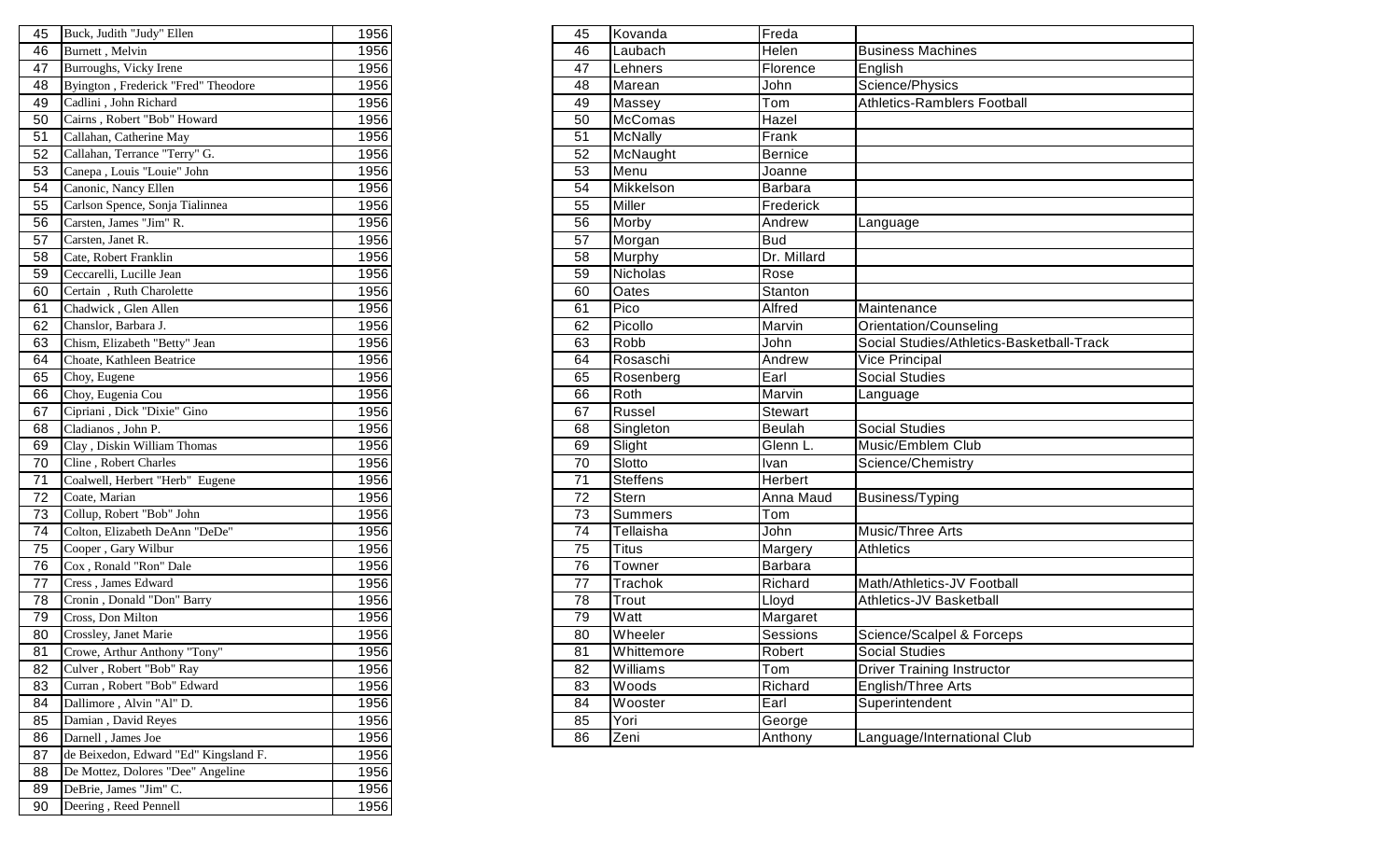| 91  | Deming Wellesley, Alice Paige        | 1956 |
|-----|--------------------------------------|------|
| 92  | DeYoung Collins, Diane               | 1956 |
| 93  | Dobson, Dale Milan                   | 1956 |
| 94  | Dockham, Velda Jean                  | 1956 |
| 95  | Dorf, John Henry                     | 1956 |
| 96  | Dorworth, Richard "Dick" Owen        | 1956 |
| 97  | Dreiling, Richard E.                 | 1956 |
| 98  | Drisdale, Joan Louise                | 1956 |
| 99  | Driver, Delbert "Del" Wesley         | 1956 |
| 100 | Driver, Donald "Wayne"               | 1956 |
| 101 | Dumble, William James                | 1956 |
| 102 | Dutra, Vernon Edward                 | 1956 |
| 103 | Dwyer Cufflin, Ann Marie             | 1956 |
| 104 | Dwyer, Carol Ann                     | 1956 |
| 105 | Edwards, Linda Marie                 | 1956 |
| 106 | Eikanas, LeRoy Eugene                | 1956 |
| 107 | Elmes, Gordon L.                     | 1956 |
| 108 | Endicott, Jr., Raymond Jesse "R. J." | 1956 |
| 109 | Engel, David Lee                     | 1956 |
| 110 | Evans, Everett Nelson                | 1956 |
| 111 | Evans Criscuolo, Sherril             | 1956 |
| 112 | Fairbanks, Robert "Duffer" Leroy     | 1956 |
| 113 | Faretto, Jeanette C.                 | 1956 |
| 114 | Farrer, Tom Burke                    | 1956 |
| 115 | Faulstich, Derral Lee                | 1956 |
| 116 | Fontana, Albert "Mike" Michael       | 1956 |
| 117 | Forsythe, Olivia Marie               | 1956 |
| 118 | Foster Roberts, Gerry Lou            | 1956 |
| 119 | Frederickson, Craig A.               | 1956 |
| 120 | Freedman Oddo, Menina "Nina"         | 1956 |
| 121 | Freeman, Jeanie                      | 1956 |
| 122 | Freitag, Elsa Lynn                   | 1956 |
| 123 | Frohlich, August "Rusty"             | 1956 |
| 124 | Frolich, Clyde Elvin                 | 1956 |
| 125 | Fuhrman, David Louis                 | 1956 |
| 126 | Galbraith, Thomas "Tom" Edwin        | 1956 |
| 127 | Galli, Norma Anne                    | 1956 |
| 128 | Garaventa Seitzler, Mary             | 1956 |
| 129 | Gardner, Robert "Bob" Anthony        | 1956 |
| 130 | Gardner, James "Jim" Neil            | 1956 |
| 131 | Garson, Barbara Jean                 | 1956 |
| 132 | Gasho, Allen "Stub" Louis            | 1956 |
| 133 | Gasho, Charlene                      | 1956 |
| 134 | Germain, Wayne                       | 1956 |
| 135 | Gerow, William "Bill" L.             | 1956 |
| 136 | Gibson, Henry Lee                    | 1956 |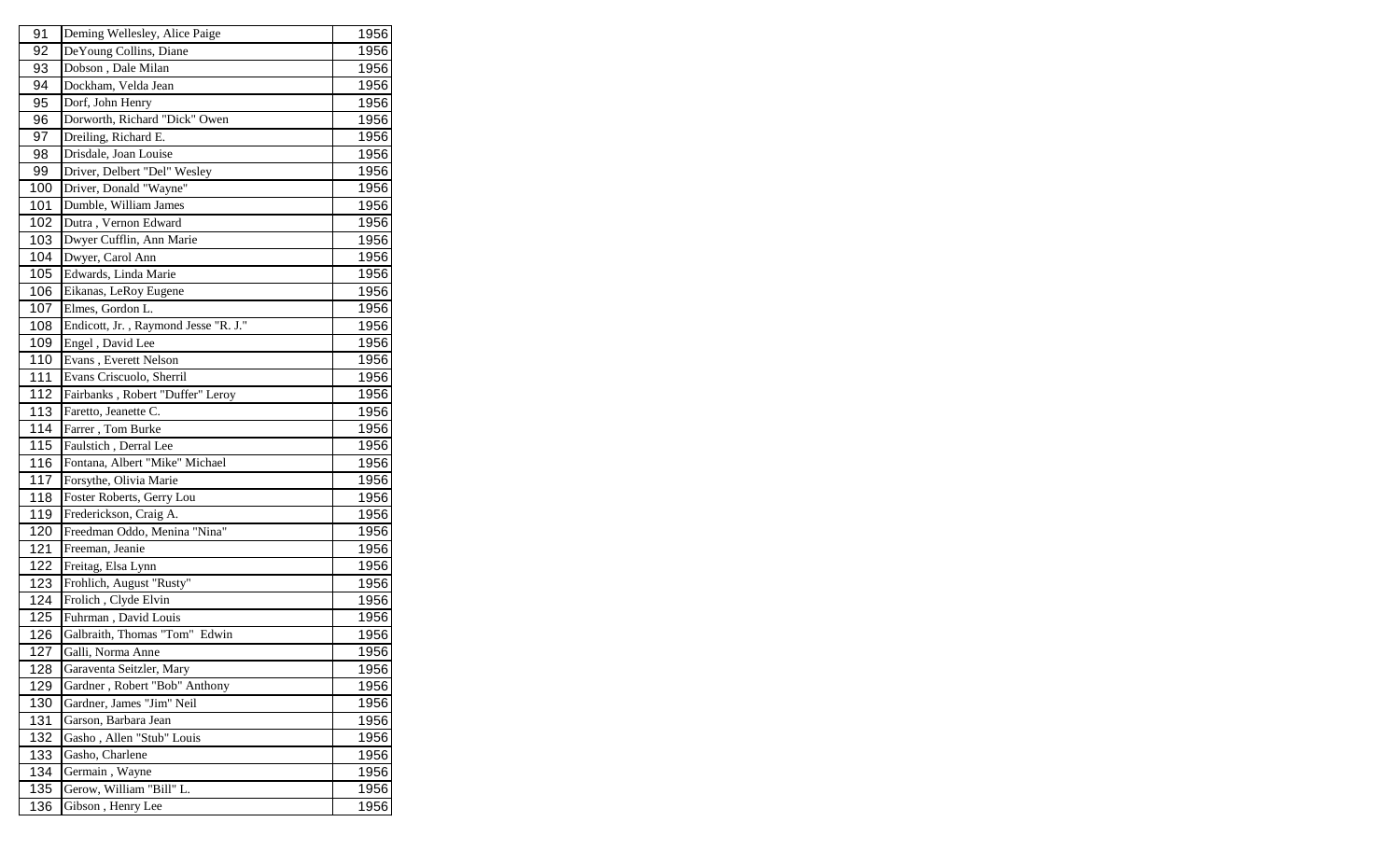| 137<br>Gifford, Murray Andrus<br>138<br>Gifford, Ronald "Ron" Leroy<br>Gini Nelson, Arlene Elsie<br>139<br>140<br>Gotelli Norstrom, Aline B.<br>Gravelle, Loni Marie<br>141<br>142<br>Greene, Sandra "Sandy" M.<br>Greensweig, Jerome "Jerry"<br>143<br>Grieves, Forest Leslie<br>144<br>Griggs, Jr., Robert Lee<br>145<br>Groves Swinney, Carolyn<br>146<br>147<br>Guenther, Joann Diana<br>148<br>Guerrero, Alfred Carlos<br>149<br>Guild, Diane Elizabeth<br>Gwilliam Schwab, Alice Mae<br>150<br>151<br>Hackman, Michele Roberta<br>152<br>Hadlock, Harlene Laverne<br>1956<br>153<br>Hakkila, Carol Laverne<br>1956<br>154<br>Hall, Gayle Avis<br>1956<br>155<br>Hallmark, Darrel Eugene<br>1956<br>Hamilton, Patricia "Sue"<br>156<br>1956<br>Hammonds, Patricia "Patti" Louise<br>157<br>1956<br>158<br>Hancock, Fritsi Jean<br>1956<br>159<br>Hancock, John Leslie<br>160<br>Hanf Damon, Emily "Emmy" Lynn<br>Hansen Santina, Patricia Ann<br>161<br>162<br>Hansen, Robley "Skip" Earl<br>163<br>Hardester, Jack Leroy<br>Harker, Alfred "Al" L.<br>164<br>165<br>Harper Gilbertson, Elaine Jane<br>Harper, Delaney "Jack" William<br>166<br>Harris, Thomas "Tom" Alfred<br>167<br>1956<br>Harris Muller de Gaines, Pamela Etta<br>168<br>169<br>Harrison, Peggy<br>Harshbarger, Grant Warner<br>170<br>Hash Young, Barbara Lavaughn<br>171<br>1956<br>Haskins, Richard Lee<br>172<br>1956<br>Hayden, Sherry Lee<br>1956<br>173<br>Hayes, Sharron Virginia<br>174<br>Healy Rogers, Carol Ann<br>175<br>176<br>Hefley, James Clyde<br>Helgeson, Larry "Lars" John<br>177<br>Henderson, James Russell<br>178<br>Herrington, Phillip "Phil" Michael<br>179<br>180<br>Heskett, Jeanann A.<br>181<br>Hess, Herbert D.<br>1956<br>182<br>Hines, Ellen K. |  |      |
|------------------------------------------------------------------------------------------------------------------------------------------------------------------------------------------------------------------------------------------------------------------------------------------------------------------------------------------------------------------------------------------------------------------------------------------------------------------------------------------------------------------------------------------------------------------------------------------------------------------------------------------------------------------------------------------------------------------------------------------------------------------------------------------------------------------------------------------------------------------------------------------------------------------------------------------------------------------------------------------------------------------------------------------------------------------------------------------------------------------------------------------------------------------------------------------------------------------------------------------------------------------------------------------------------------------------------------------------------------------------------------------------------------------------------------------------------------------------------------------------------------------------------------------------------------------------------------------------------------------------------------------------------------------------------------------------------------------------------------------------------------|--|------|
|                                                                                                                                                                                                                                                                                                                                                                                                                                                                                                                                                                                                                                                                                                                                                                                                                                                                                                                                                                                                                                                                                                                                                                                                                                                                                                                                                                                                                                                                                                                                                                                                                                                                                                                                                            |  | 1956 |
|                                                                                                                                                                                                                                                                                                                                                                                                                                                                                                                                                                                                                                                                                                                                                                                                                                                                                                                                                                                                                                                                                                                                                                                                                                                                                                                                                                                                                                                                                                                                                                                                                                                                                                                                                            |  | 1956 |
|                                                                                                                                                                                                                                                                                                                                                                                                                                                                                                                                                                                                                                                                                                                                                                                                                                                                                                                                                                                                                                                                                                                                                                                                                                                                                                                                                                                                                                                                                                                                                                                                                                                                                                                                                            |  | 1956 |
|                                                                                                                                                                                                                                                                                                                                                                                                                                                                                                                                                                                                                                                                                                                                                                                                                                                                                                                                                                                                                                                                                                                                                                                                                                                                                                                                                                                                                                                                                                                                                                                                                                                                                                                                                            |  | 1956 |
|                                                                                                                                                                                                                                                                                                                                                                                                                                                                                                                                                                                                                                                                                                                                                                                                                                                                                                                                                                                                                                                                                                                                                                                                                                                                                                                                                                                                                                                                                                                                                                                                                                                                                                                                                            |  | 1956 |
|                                                                                                                                                                                                                                                                                                                                                                                                                                                                                                                                                                                                                                                                                                                                                                                                                                                                                                                                                                                                                                                                                                                                                                                                                                                                                                                                                                                                                                                                                                                                                                                                                                                                                                                                                            |  | 1956 |
|                                                                                                                                                                                                                                                                                                                                                                                                                                                                                                                                                                                                                                                                                                                                                                                                                                                                                                                                                                                                                                                                                                                                                                                                                                                                                                                                                                                                                                                                                                                                                                                                                                                                                                                                                            |  | 1956 |
|                                                                                                                                                                                                                                                                                                                                                                                                                                                                                                                                                                                                                                                                                                                                                                                                                                                                                                                                                                                                                                                                                                                                                                                                                                                                                                                                                                                                                                                                                                                                                                                                                                                                                                                                                            |  | 1956 |
|                                                                                                                                                                                                                                                                                                                                                                                                                                                                                                                                                                                                                                                                                                                                                                                                                                                                                                                                                                                                                                                                                                                                                                                                                                                                                                                                                                                                                                                                                                                                                                                                                                                                                                                                                            |  | 1956 |
|                                                                                                                                                                                                                                                                                                                                                                                                                                                                                                                                                                                                                                                                                                                                                                                                                                                                                                                                                                                                                                                                                                                                                                                                                                                                                                                                                                                                                                                                                                                                                                                                                                                                                                                                                            |  | 1956 |
|                                                                                                                                                                                                                                                                                                                                                                                                                                                                                                                                                                                                                                                                                                                                                                                                                                                                                                                                                                                                                                                                                                                                                                                                                                                                                                                                                                                                                                                                                                                                                                                                                                                                                                                                                            |  | 1956 |
|                                                                                                                                                                                                                                                                                                                                                                                                                                                                                                                                                                                                                                                                                                                                                                                                                                                                                                                                                                                                                                                                                                                                                                                                                                                                                                                                                                                                                                                                                                                                                                                                                                                                                                                                                            |  | 1956 |
|                                                                                                                                                                                                                                                                                                                                                                                                                                                                                                                                                                                                                                                                                                                                                                                                                                                                                                                                                                                                                                                                                                                                                                                                                                                                                                                                                                                                                                                                                                                                                                                                                                                                                                                                                            |  | 1956 |
|                                                                                                                                                                                                                                                                                                                                                                                                                                                                                                                                                                                                                                                                                                                                                                                                                                                                                                                                                                                                                                                                                                                                                                                                                                                                                                                                                                                                                                                                                                                                                                                                                                                                                                                                                            |  | 1956 |
|                                                                                                                                                                                                                                                                                                                                                                                                                                                                                                                                                                                                                                                                                                                                                                                                                                                                                                                                                                                                                                                                                                                                                                                                                                                                                                                                                                                                                                                                                                                                                                                                                                                                                                                                                            |  | 1956 |
|                                                                                                                                                                                                                                                                                                                                                                                                                                                                                                                                                                                                                                                                                                                                                                                                                                                                                                                                                                                                                                                                                                                                                                                                                                                                                                                                                                                                                                                                                                                                                                                                                                                                                                                                                            |  |      |
|                                                                                                                                                                                                                                                                                                                                                                                                                                                                                                                                                                                                                                                                                                                                                                                                                                                                                                                                                                                                                                                                                                                                                                                                                                                                                                                                                                                                                                                                                                                                                                                                                                                                                                                                                            |  |      |
|                                                                                                                                                                                                                                                                                                                                                                                                                                                                                                                                                                                                                                                                                                                                                                                                                                                                                                                                                                                                                                                                                                                                                                                                                                                                                                                                                                                                                                                                                                                                                                                                                                                                                                                                                            |  |      |
|                                                                                                                                                                                                                                                                                                                                                                                                                                                                                                                                                                                                                                                                                                                                                                                                                                                                                                                                                                                                                                                                                                                                                                                                                                                                                                                                                                                                                                                                                                                                                                                                                                                                                                                                                            |  |      |
|                                                                                                                                                                                                                                                                                                                                                                                                                                                                                                                                                                                                                                                                                                                                                                                                                                                                                                                                                                                                                                                                                                                                                                                                                                                                                                                                                                                                                                                                                                                                                                                                                                                                                                                                                            |  |      |
|                                                                                                                                                                                                                                                                                                                                                                                                                                                                                                                                                                                                                                                                                                                                                                                                                                                                                                                                                                                                                                                                                                                                                                                                                                                                                                                                                                                                                                                                                                                                                                                                                                                                                                                                                            |  |      |
|                                                                                                                                                                                                                                                                                                                                                                                                                                                                                                                                                                                                                                                                                                                                                                                                                                                                                                                                                                                                                                                                                                                                                                                                                                                                                                                                                                                                                                                                                                                                                                                                                                                                                                                                                            |  |      |
|                                                                                                                                                                                                                                                                                                                                                                                                                                                                                                                                                                                                                                                                                                                                                                                                                                                                                                                                                                                                                                                                                                                                                                                                                                                                                                                                                                                                                                                                                                                                                                                                                                                                                                                                                            |  | 1956 |
|                                                                                                                                                                                                                                                                                                                                                                                                                                                                                                                                                                                                                                                                                                                                                                                                                                                                                                                                                                                                                                                                                                                                                                                                                                                                                                                                                                                                                                                                                                                                                                                                                                                                                                                                                            |  | 1956 |
|                                                                                                                                                                                                                                                                                                                                                                                                                                                                                                                                                                                                                                                                                                                                                                                                                                                                                                                                                                                                                                                                                                                                                                                                                                                                                                                                                                                                                                                                                                                                                                                                                                                                                                                                                            |  | 1956 |
|                                                                                                                                                                                                                                                                                                                                                                                                                                                                                                                                                                                                                                                                                                                                                                                                                                                                                                                                                                                                                                                                                                                                                                                                                                                                                                                                                                                                                                                                                                                                                                                                                                                                                                                                                            |  | 1956 |
|                                                                                                                                                                                                                                                                                                                                                                                                                                                                                                                                                                                                                                                                                                                                                                                                                                                                                                                                                                                                                                                                                                                                                                                                                                                                                                                                                                                                                                                                                                                                                                                                                                                                                                                                                            |  | 1956 |
|                                                                                                                                                                                                                                                                                                                                                                                                                                                                                                                                                                                                                                                                                                                                                                                                                                                                                                                                                                                                                                                                                                                                                                                                                                                                                                                                                                                                                                                                                                                                                                                                                                                                                                                                                            |  | 1956 |
|                                                                                                                                                                                                                                                                                                                                                                                                                                                                                                                                                                                                                                                                                                                                                                                                                                                                                                                                                                                                                                                                                                                                                                                                                                                                                                                                                                                                                                                                                                                                                                                                                                                                                                                                                            |  | 1956 |
|                                                                                                                                                                                                                                                                                                                                                                                                                                                                                                                                                                                                                                                                                                                                                                                                                                                                                                                                                                                                                                                                                                                                                                                                                                                                                                                                                                                                                                                                                                                                                                                                                                                                                                                                                            |  | 1956 |
|                                                                                                                                                                                                                                                                                                                                                                                                                                                                                                                                                                                                                                                                                                                                                                                                                                                                                                                                                                                                                                                                                                                                                                                                                                                                                                                                                                                                                                                                                                                                                                                                                                                                                                                                                            |  |      |
|                                                                                                                                                                                                                                                                                                                                                                                                                                                                                                                                                                                                                                                                                                                                                                                                                                                                                                                                                                                                                                                                                                                                                                                                                                                                                                                                                                                                                                                                                                                                                                                                                                                                                                                                                            |  | 1956 |
|                                                                                                                                                                                                                                                                                                                                                                                                                                                                                                                                                                                                                                                                                                                                                                                                                                                                                                                                                                                                                                                                                                                                                                                                                                                                                                                                                                                                                                                                                                                                                                                                                                                                                                                                                            |  | 1956 |
|                                                                                                                                                                                                                                                                                                                                                                                                                                                                                                                                                                                                                                                                                                                                                                                                                                                                                                                                                                                                                                                                                                                                                                                                                                                                                                                                                                                                                                                                                                                                                                                                                                                                                                                                                            |  | 1956 |
|                                                                                                                                                                                                                                                                                                                                                                                                                                                                                                                                                                                                                                                                                                                                                                                                                                                                                                                                                                                                                                                                                                                                                                                                                                                                                                                                                                                                                                                                                                                                                                                                                                                                                                                                                            |  |      |
|                                                                                                                                                                                                                                                                                                                                                                                                                                                                                                                                                                                                                                                                                                                                                                                                                                                                                                                                                                                                                                                                                                                                                                                                                                                                                                                                                                                                                                                                                                                                                                                                                                                                                                                                                            |  |      |
|                                                                                                                                                                                                                                                                                                                                                                                                                                                                                                                                                                                                                                                                                                                                                                                                                                                                                                                                                                                                                                                                                                                                                                                                                                                                                                                                                                                                                                                                                                                                                                                                                                                                                                                                                            |  |      |
|                                                                                                                                                                                                                                                                                                                                                                                                                                                                                                                                                                                                                                                                                                                                                                                                                                                                                                                                                                                                                                                                                                                                                                                                                                                                                                                                                                                                                                                                                                                                                                                                                                                                                                                                                            |  | 1956 |
|                                                                                                                                                                                                                                                                                                                                                                                                                                                                                                                                                                                                                                                                                                                                                                                                                                                                                                                                                                                                                                                                                                                                                                                                                                                                                                                                                                                                                                                                                                                                                                                                                                                                                                                                                            |  | 1956 |
|                                                                                                                                                                                                                                                                                                                                                                                                                                                                                                                                                                                                                                                                                                                                                                                                                                                                                                                                                                                                                                                                                                                                                                                                                                                                                                                                                                                                                                                                                                                                                                                                                                                                                                                                                            |  | 1956 |
|                                                                                                                                                                                                                                                                                                                                                                                                                                                                                                                                                                                                                                                                                                                                                                                                                                                                                                                                                                                                                                                                                                                                                                                                                                                                                                                                                                                                                                                                                                                                                                                                                                                                                                                                                            |  | 1956 |
|                                                                                                                                                                                                                                                                                                                                                                                                                                                                                                                                                                                                                                                                                                                                                                                                                                                                                                                                                                                                                                                                                                                                                                                                                                                                                                                                                                                                                                                                                                                                                                                                                                                                                                                                                            |  | 1956 |
|                                                                                                                                                                                                                                                                                                                                                                                                                                                                                                                                                                                                                                                                                                                                                                                                                                                                                                                                                                                                                                                                                                                                                                                                                                                                                                                                                                                                                                                                                                                                                                                                                                                                                                                                                            |  | 1956 |
|                                                                                                                                                                                                                                                                                                                                                                                                                                                                                                                                                                                                                                                                                                                                                                                                                                                                                                                                                                                                                                                                                                                                                                                                                                                                                                                                                                                                                                                                                                                                                                                                                                                                                                                                                            |  | 1956 |
|                                                                                                                                                                                                                                                                                                                                                                                                                                                                                                                                                                                                                                                                                                                                                                                                                                                                                                                                                                                                                                                                                                                                                                                                                                                                                                                                                                                                                                                                                                                                                                                                                                                                                                                                                            |  |      |
|                                                                                                                                                                                                                                                                                                                                                                                                                                                                                                                                                                                                                                                                                                                                                                                                                                                                                                                                                                                                                                                                                                                                                                                                                                                                                                                                                                                                                                                                                                                                                                                                                                                                                                                                                            |  | 1956 |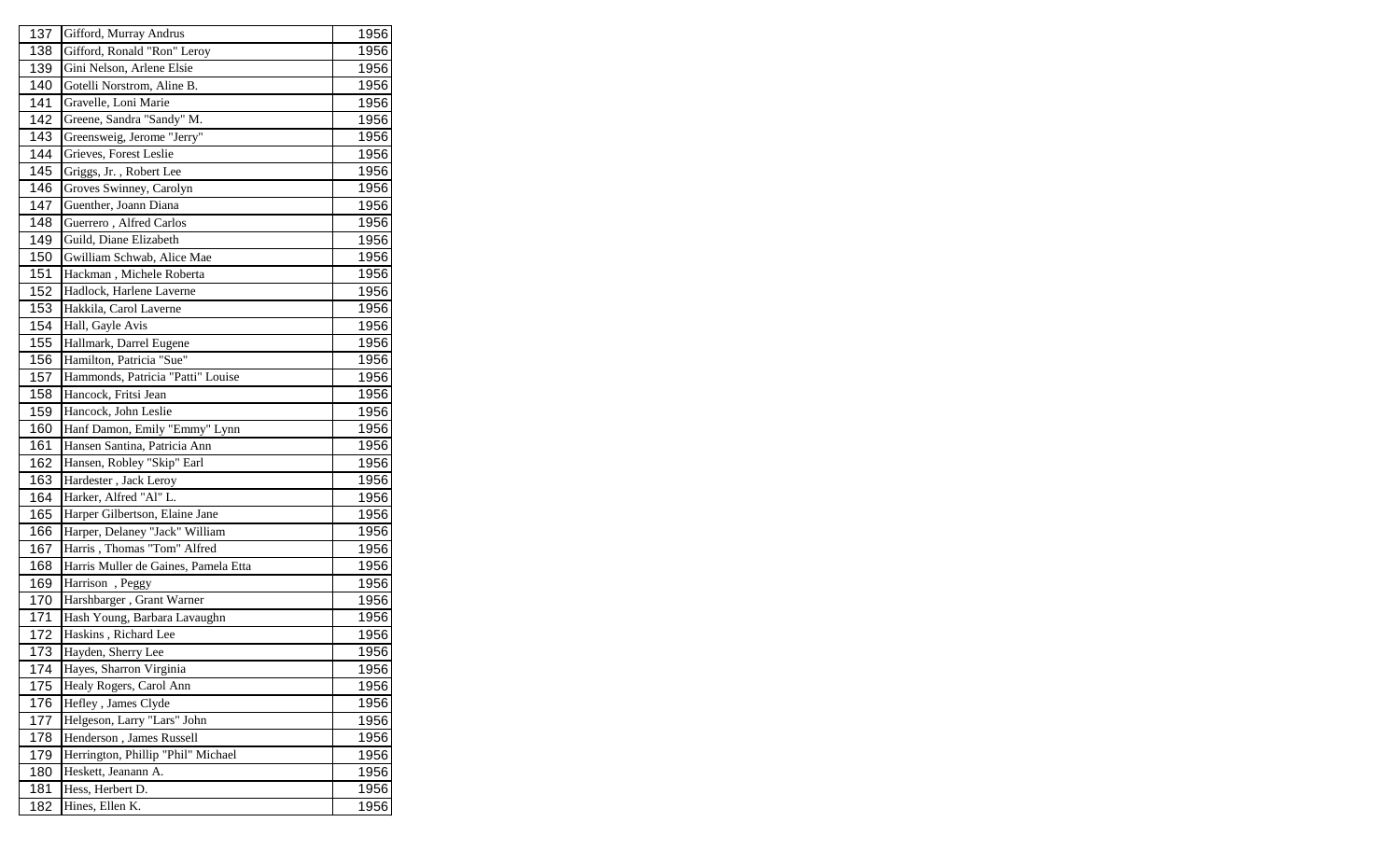| 183 | Holcomb, Darlyne Irma                 | 1956 |
|-----|---------------------------------------|------|
| 184 | Hoover, John Mitchell                 | 1956 |
| 185 | Hoover, Wayne Lester                  | 1956 |
| 186 | Horsley, Gordon Leeroy                | 1956 |
| 187 | House, Lauren Ray                     | 1956 |
| 188 | Howard, Lena Louise                   | 1956 |
| 189 | Howton Waddell, Carole Lynn           | 1956 |
| 190 | Hubbard, Charles Albert               | 1956 |
| 191 | Hudson Bua, Billejean Lorraine        | 1956 |
| 192 | Huff, Chester Eugene                  | 1956 |
| 193 | Hughes Rhodes, Carol Barbara          | 1956 |
| 194 | Humes Friberg, Barbara Gayle          | 1956 |
| 195 | Humphrey Meiring, Joan Carolyn        | 1956 |
| 196 | Humphrey, Barbara                     | 1956 |
| 197 | Hunter, Gordon Lee                    | 1956 |
| 198 | Indermuhl, Donna Lee                  | 1956 |
| 199 | Iveson Luther, Anne Louise            | 1956 |
| 200 | James, David Edward                   | 1956 |
| 201 | James, Judith "Judy" Arlene           | 1956 |
| 202 | Jayne, Betty                          | 1956 |
| 203 | Jenkins, Jo Ann                       | 1956 |
| 204 | Jensen, Dale Christian                | 1956 |
| 205 | Jensen, Harold Bruce                  | 1956 |
| 206 | Jensen, Kristabel "Kris" K.           | 1956 |
| 207 | Jeppson, Jack Lee                     | 1956 |
| 208 | Johannes, Carol Gwen                  | 1956 |
| 209 | Johnson Shumway-Baker, Patricia Joann | 1956 |
| 210 | Johnson, George Kenneth "Ken"         | 1956 |
| 211 | Joiner, Michael "Mike" Edward         | 1956 |
| 212 | Jones, Charles William                | 1956 |
| 213 | Jones, Denny Alan                     | 1956 |
| 214 | Jones, Charlotte Kathryn              | 1956 |
| 215 | Joseph, Jr., Roger                    | 1956 |
| 216 | Kane, Robert Samuel "Sammy"           | 1956 |
| 217 | Kay, Robert "Bob" Wesley              | 1956 |
| 218 | Kean, Richard Bernard                 | 1956 |
| 219 | Kellog, Carol A.                      | 1956 |
| 220 | King Donovan "Acosta", Nancy Lynne    | 1956 |
| 221 | King, Edith Fay                       | 1956 |
| 222 | King, Sandra "Sandy" Castle           | 1956 |
| 223 | Kirkpatrick, Carole Elna              | 1956 |
| 224 | Kitts, William "Bill" Richard         | 1956 |
| 225 | Kotter, Wayne Robert                  | 1956 |
| 226 | Kubler, Carol Eleanor                 | 1956 |
| 227 | Kuhles, Marilyn Emma                  | 1956 |
| 228 | Kwapil, Richard "Buzz" Oliver         | 1956 |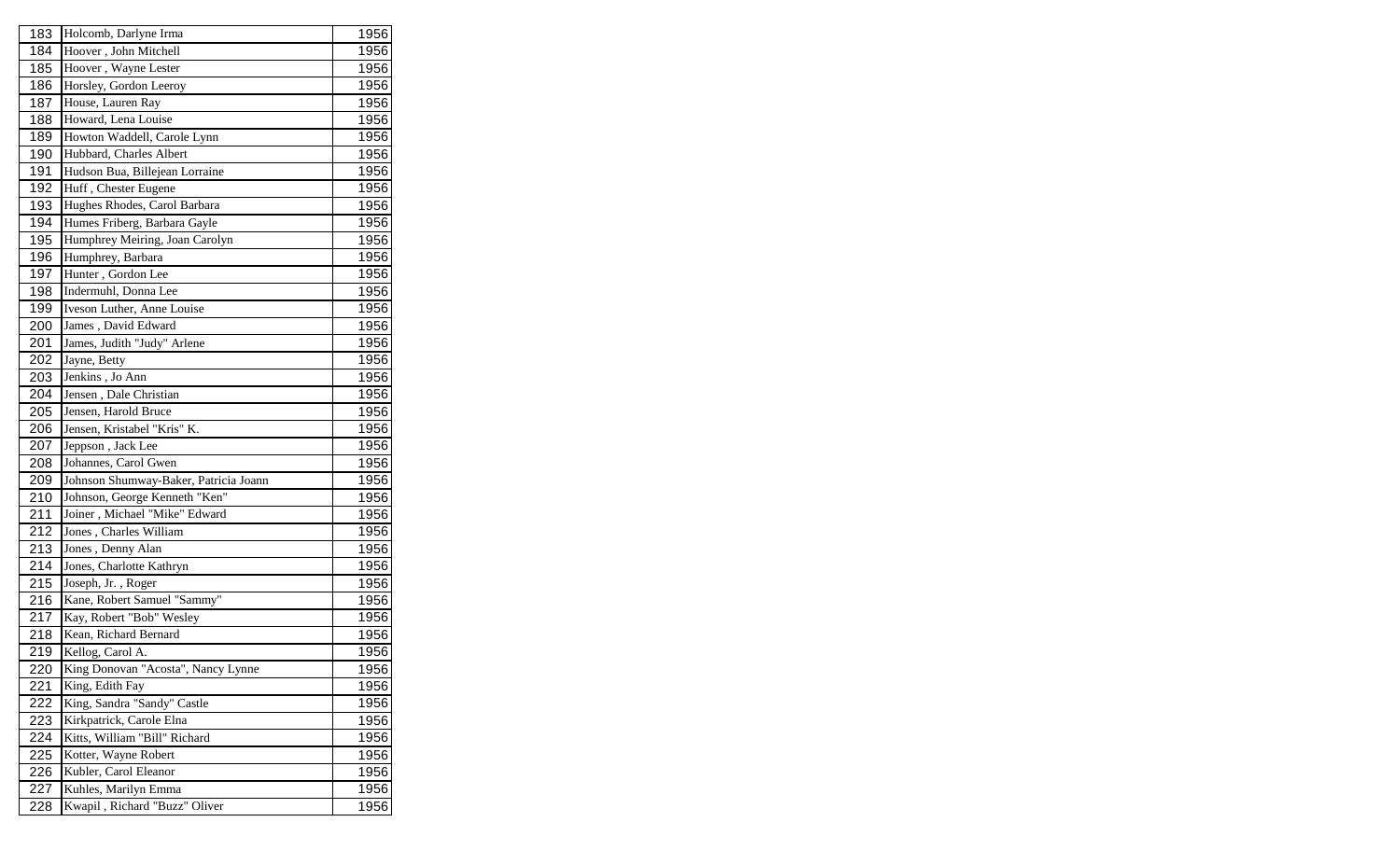| 229 | Kyle Bombaro, Gwen Ellen              | 1956 |
|-----|---------------------------------------|------|
| 230 | LaCruze, Dennis Lane                  | 1956 |
| 231 | Landeros, Robert "Roy" Benito         | 1956 |
| 232 | Larson Kwapil, Leah Rae               | 1956 |
| 233 | Larson Rippon, Helen Karin Elizabeth  | 1956 |
| 234 | Lauck, Lawrence "Larry" Paul          | 1956 |
| 235 | Laufman Elges, Marilyn Edith          | 1956 |
| 236 | Laursen Pheneger, Christine Rozel     | 1956 |
| 237 | Lawrence Ames, Sandra "Sue" Jean      | 1956 |
| 238 | Leake, Jr., Albert "Al" Earnest       | 1956 |
| 239 | Ledger, Edward "Ed" Cross             | 1956 |
| 240 | Ledwell, Earl Payne                   | 1956 |
| 241 | Lemaire, Yvonne Fern                  | 1956 |
| 242 | LeVitt, Lewis B.                      | 1956 |
| 243 | Lewis Quesnel, Ann                    | 1956 |
| 244 | Lindeman, Daniel "Dan" Riley          | 1956 |
| 245 | Linnecke Baker, Beverly               | 1956 |
| 246 | Linscott, John Ernest                 | 1956 |
| 247 | Little Shrout, Marilee                | 1956 |
| 248 | Livingston Glosen, Peggy Jean         | 1956 |
| 249 | Lloyd Johnson, Donna June             | 1956 |
| 250 | Lo Verso Fullerton, Nina              | 1956 |
| 251 | Long, Genelle Marie                   | 1956 |
| 252 | Lund, Norma Jeanne                    | 1956 |
| 253 | Lyder Cermak, Frankie Rozeen          | 1956 |
| 254 | Lyons, Robert "Bob" Michael           | 1956 |
| 255 | Maas, Stephanie Marie                 | 1956 |
| 256 | Mack, Bertha Mae                      | 1956 |
| 257 | Maffi, Richard Stephen                | 1956 |
| 258 | Manley, David Warren                  | 1956 |
| 259 | Manoukian, Noel Edwin                 | 1956 |
| 260 | Mansfield Kaminski, Nancy             | 1956 |
| 261 | Manson, Robert "Bob" Douglas          | 1956 |
| 262 | Marks Tuntland, Joan                  | 1956 |
| 263 | Mattson Kelley (Rice), Raouleen Nancy | 1956 |
| 264 | Mayberry, Vern Lee                    | 1956 |
| 265 | Mayer, Jr., William "Bill" A.         | 1956 |
| 266 | McBride, Rollo "Mickey" Erin          | 1956 |
| 267 | McCabe Dallimore, Sherry Lee          | 1956 |
| 268 | McDonald, Janis "Jan" Ann             | 1956 |
| 269 | McLeod, Angus Wayne                   | 1956 |
| 270 | McNeil, Kathleen Susan                | 1956 |
| 271 | McNeill, Dennis Logan                 | 1956 |
| 272 | Melvin, Dennis Wayne                  | 1956 |
| 273 | Metzker, John G.                      | 1956 |
| 274 | Middlemann, Darlene Grace             | 1956 |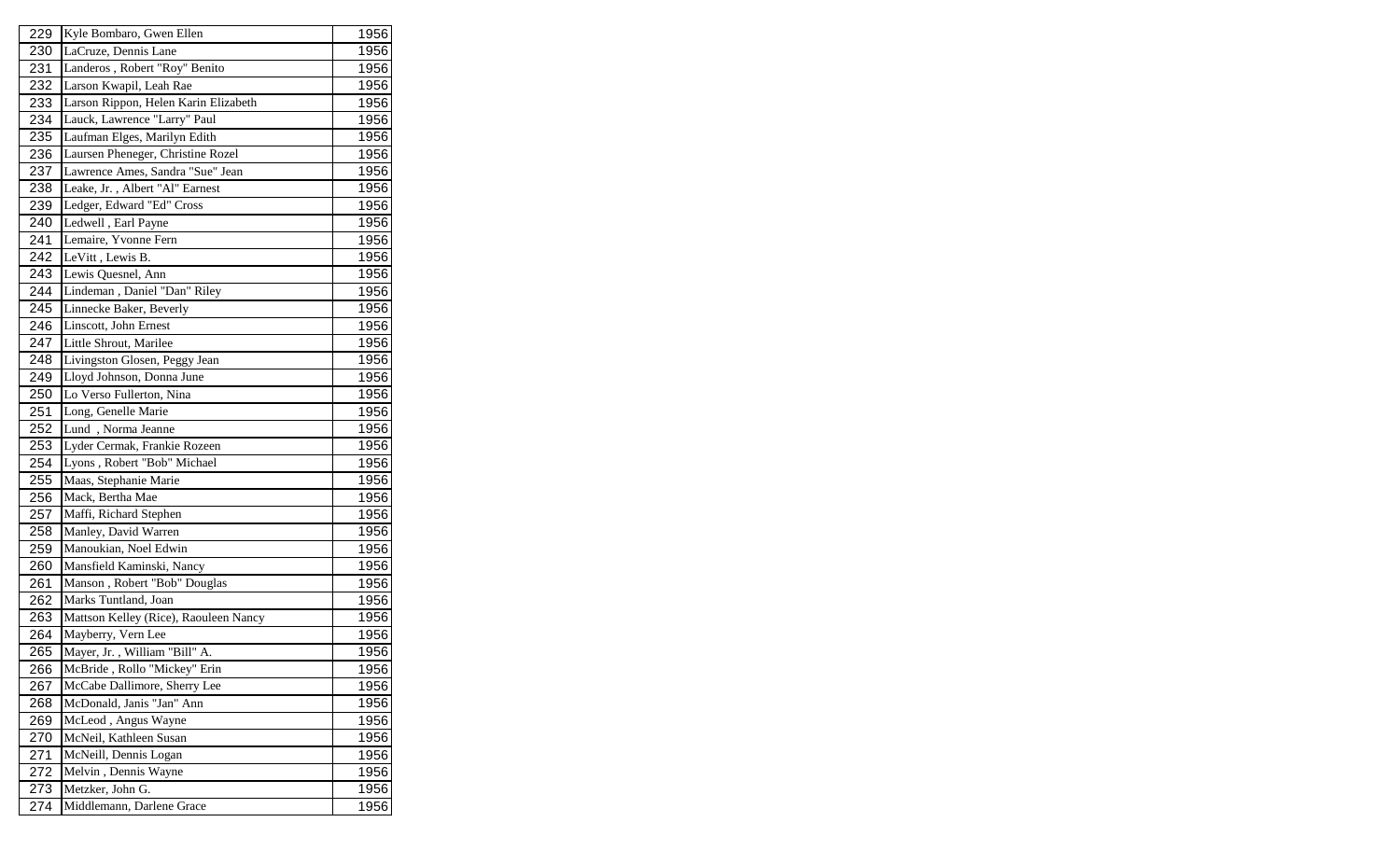| 275<br>1956<br>Minetto, Carolyn Verna<br>Miolini, Rita Anna Marie<br>276<br>1956<br>Mitchell, Anita L.<br>277<br>1956<br>278<br>Mock, Clarence Howard "Pat"<br>1956<br>Monjar, Thomas Edward "Ed"<br>279<br>1956<br>Moon, Walter "Jerry" Gerald<br>280<br>1956<br>Moore, Robert James<br>281<br>1956<br>Moose, Carole Jule<br>282<br>1956<br>Morton, Robert "Bob" Ray<br>1956<br>283<br>Morton, Mary M.<br>1956<br>284<br>Moyer, Donald "Don" William<br>285<br>1956<br>Mulheron Cozzi, Joan<br>286<br>1956<br>287<br>Mulheron Gomes, Jean<br>1956<br>Mullins, Joseph Anthony<br>1956<br>288<br>289<br>Munker, Louis Robert<br>1956<br>290<br>Muran, Robert Paul<br>1956<br>Murray, Melvyn Douglas<br>1956<br>291<br>292<br>Myers, Barbara Ann<br>1956<br>Nelson Compton, Carolyn Margaret<br>293<br>1956<br>294<br>Nelson, Linda Jean<br>1956<br>Newlin, Dale Milton<br>295<br>1956<br>Nichols, Georgia (Joanne)<br>296<br>1956<br>Nichols, Jerry<br>297<br>1956<br>Nicora, Thomas "Tom" Clarence<br>298<br>1956<br>Nielsen, Howard Everett<br>1956<br>299<br>Nikoley, Brigitte Helga<br>1956<br>300<br>301<br>Norman, Monte Ray<br>1956<br>NorVelle, Roberta Louise<br>302<br>1956<br>Nuttall, Diane Adele<br>303<br>1956<br>Ohnstad, Donald "Don" Edwin<br>304<br>1956<br>Osborne, David Griffith<br>305<br>1956<br>Ostrom, Sharon M.<br>306<br>1956<br>307<br>Pace, Beverly Pace<br>1956<br>308<br>Paddy, Donovan P.<br>1956<br>Parker, Duncan Stewart<br>309<br>1956<br>310<br>Patterson, Linda Gail<br>1956<br>311<br>Pennock, Richard "Dick" Harold<br>1956<br>312<br>Peterson Bunker, Phyllis Ione<br>1956<br>Petroni, Edward William<br>313<br>1956<br>Pettengill, Calvin "Cal" Clarence<br>1956<br>314<br>315<br>Phalan Wauchope, Erin "Janet"<br>1956<br>Pickrell, Verna E.<br>1956<br>316<br>Piersol, Ralph "Skip" Neil<br>317<br>1956<br>Pike, George Russell "Russ"<br>318<br>1956<br>319<br>Pincheon, Deanna Deane<br>1956<br>320<br>Pizorno, Lawrence "Larry" Nick<br>1956 |  |  |
|--------------------------------------------------------------------------------------------------------------------------------------------------------------------------------------------------------------------------------------------------------------------------------------------------------------------------------------------------------------------------------------------------------------------------------------------------------------------------------------------------------------------------------------------------------------------------------------------------------------------------------------------------------------------------------------------------------------------------------------------------------------------------------------------------------------------------------------------------------------------------------------------------------------------------------------------------------------------------------------------------------------------------------------------------------------------------------------------------------------------------------------------------------------------------------------------------------------------------------------------------------------------------------------------------------------------------------------------------------------------------------------------------------------------------------------------------------------------------------------------------------------------------------------------------------------------------------------------------------------------------------------------------------------------------------------------------------------------------------------------------------------------------------------------------------------------------------------------------------------------------------------------------------------------------------------------------------------------------------------------|--|--|
|                                                                                                                                                                                                                                                                                                                                                                                                                                                                                                                                                                                                                                                                                                                                                                                                                                                                                                                                                                                                                                                                                                                                                                                                                                                                                                                                                                                                                                                                                                                                                                                                                                                                                                                                                                                                                                                                                                                                                                                            |  |  |
|                                                                                                                                                                                                                                                                                                                                                                                                                                                                                                                                                                                                                                                                                                                                                                                                                                                                                                                                                                                                                                                                                                                                                                                                                                                                                                                                                                                                                                                                                                                                                                                                                                                                                                                                                                                                                                                                                                                                                                                            |  |  |
|                                                                                                                                                                                                                                                                                                                                                                                                                                                                                                                                                                                                                                                                                                                                                                                                                                                                                                                                                                                                                                                                                                                                                                                                                                                                                                                                                                                                                                                                                                                                                                                                                                                                                                                                                                                                                                                                                                                                                                                            |  |  |
|                                                                                                                                                                                                                                                                                                                                                                                                                                                                                                                                                                                                                                                                                                                                                                                                                                                                                                                                                                                                                                                                                                                                                                                                                                                                                                                                                                                                                                                                                                                                                                                                                                                                                                                                                                                                                                                                                                                                                                                            |  |  |
|                                                                                                                                                                                                                                                                                                                                                                                                                                                                                                                                                                                                                                                                                                                                                                                                                                                                                                                                                                                                                                                                                                                                                                                                                                                                                                                                                                                                                                                                                                                                                                                                                                                                                                                                                                                                                                                                                                                                                                                            |  |  |
|                                                                                                                                                                                                                                                                                                                                                                                                                                                                                                                                                                                                                                                                                                                                                                                                                                                                                                                                                                                                                                                                                                                                                                                                                                                                                                                                                                                                                                                                                                                                                                                                                                                                                                                                                                                                                                                                                                                                                                                            |  |  |
|                                                                                                                                                                                                                                                                                                                                                                                                                                                                                                                                                                                                                                                                                                                                                                                                                                                                                                                                                                                                                                                                                                                                                                                                                                                                                                                                                                                                                                                                                                                                                                                                                                                                                                                                                                                                                                                                                                                                                                                            |  |  |
|                                                                                                                                                                                                                                                                                                                                                                                                                                                                                                                                                                                                                                                                                                                                                                                                                                                                                                                                                                                                                                                                                                                                                                                                                                                                                                                                                                                                                                                                                                                                                                                                                                                                                                                                                                                                                                                                                                                                                                                            |  |  |
|                                                                                                                                                                                                                                                                                                                                                                                                                                                                                                                                                                                                                                                                                                                                                                                                                                                                                                                                                                                                                                                                                                                                                                                                                                                                                                                                                                                                                                                                                                                                                                                                                                                                                                                                                                                                                                                                                                                                                                                            |  |  |
|                                                                                                                                                                                                                                                                                                                                                                                                                                                                                                                                                                                                                                                                                                                                                                                                                                                                                                                                                                                                                                                                                                                                                                                                                                                                                                                                                                                                                                                                                                                                                                                                                                                                                                                                                                                                                                                                                                                                                                                            |  |  |
|                                                                                                                                                                                                                                                                                                                                                                                                                                                                                                                                                                                                                                                                                                                                                                                                                                                                                                                                                                                                                                                                                                                                                                                                                                                                                                                                                                                                                                                                                                                                                                                                                                                                                                                                                                                                                                                                                                                                                                                            |  |  |
|                                                                                                                                                                                                                                                                                                                                                                                                                                                                                                                                                                                                                                                                                                                                                                                                                                                                                                                                                                                                                                                                                                                                                                                                                                                                                                                                                                                                                                                                                                                                                                                                                                                                                                                                                                                                                                                                                                                                                                                            |  |  |
|                                                                                                                                                                                                                                                                                                                                                                                                                                                                                                                                                                                                                                                                                                                                                                                                                                                                                                                                                                                                                                                                                                                                                                                                                                                                                                                                                                                                                                                                                                                                                                                                                                                                                                                                                                                                                                                                                                                                                                                            |  |  |
|                                                                                                                                                                                                                                                                                                                                                                                                                                                                                                                                                                                                                                                                                                                                                                                                                                                                                                                                                                                                                                                                                                                                                                                                                                                                                                                                                                                                                                                                                                                                                                                                                                                                                                                                                                                                                                                                                                                                                                                            |  |  |
|                                                                                                                                                                                                                                                                                                                                                                                                                                                                                                                                                                                                                                                                                                                                                                                                                                                                                                                                                                                                                                                                                                                                                                                                                                                                                                                                                                                                                                                                                                                                                                                                                                                                                                                                                                                                                                                                                                                                                                                            |  |  |
|                                                                                                                                                                                                                                                                                                                                                                                                                                                                                                                                                                                                                                                                                                                                                                                                                                                                                                                                                                                                                                                                                                                                                                                                                                                                                                                                                                                                                                                                                                                                                                                                                                                                                                                                                                                                                                                                                                                                                                                            |  |  |
|                                                                                                                                                                                                                                                                                                                                                                                                                                                                                                                                                                                                                                                                                                                                                                                                                                                                                                                                                                                                                                                                                                                                                                                                                                                                                                                                                                                                                                                                                                                                                                                                                                                                                                                                                                                                                                                                                                                                                                                            |  |  |
|                                                                                                                                                                                                                                                                                                                                                                                                                                                                                                                                                                                                                                                                                                                                                                                                                                                                                                                                                                                                                                                                                                                                                                                                                                                                                                                                                                                                                                                                                                                                                                                                                                                                                                                                                                                                                                                                                                                                                                                            |  |  |
|                                                                                                                                                                                                                                                                                                                                                                                                                                                                                                                                                                                                                                                                                                                                                                                                                                                                                                                                                                                                                                                                                                                                                                                                                                                                                                                                                                                                                                                                                                                                                                                                                                                                                                                                                                                                                                                                                                                                                                                            |  |  |
|                                                                                                                                                                                                                                                                                                                                                                                                                                                                                                                                                                                                                                                                                                                                                                                                                                                                                                                                                                                                                                                                                                                                                                                                                                                                                                                                                                                                                                                                                                                                                                                                                                                                                                                                                                                                                                                                                                                                                                                            |  |  |
|                                                                                                                                                                                                                                                                                                                                                                                                                                                                                                                                                                                                                                                                                                                                                                                                                                                                                                                                                                                                                                                                                                                                                                                                                                                                                                                                                                                                                                                                                                                                                                                                                                                                                                                                                                                                                                                                                                                                                                                            |  |  |
|                                                                                                                                                                                                                                                                                                                                                                                                                                                                                                                                                                                                                                                                                                                                                                                                                                                                                                                                                                                                                                                                                                                                                                                                                                                                                                                                                                                                                                                                                                                                                                                                                                                                                                                                                                                                                                                                                                                                                                                            |  |  |
|                                                                                                                                                                                                                                                                                                                                                                                                                                                                                                                                                                                                                                                                                                                                                                                                                                                                                                                                                                                                                                                                                                                                                                                                                                                                                                                                                                                                                                                                                                                                                                                                                                                                                                                                                                                                                                                                                                                                                                                            |  |  |
|                                                                                                                                                                                                                                                                                                                                                                                                                                                                                                                                                                                                                                                                                                                                                                                                                                                                                                                                                                                                                                                                                                                                                                                                                                                                                                                                                                                                                                                                                                                                                                                                                                                                                                                                                                                                                                                                                                                                                                                            |  |  |
|                                                                                                                                                                                                                                                                                                                                                                                                                                                                                                                                                                                                                                                                                                                                                                                                                                                                                                                                                                                                                                                                                                                                                                                                                                                                                                                                                                                                                                                                                                                                                                                                                                                                                                                                                                                                                                                                                                                                                                                            |  |  |
|                                                                                                                                                                                                                                                                                                                                                                                                                                                                                                                                                                                                                                                                                                                                                                                                                                                                                                                                                                                                                                                                                                                                                                                                                                                                                                                                                                                                                                                                                                                                                                                                                                                                                                                                                                                                                                                                                                                                                                                            |  |  |
|                                                                                                                                                                                                                                                                                                                                                                                                                                                                                                                                                                                                                                                                                                                                                                                                                                                                                                                                                                                                                                                                                                                                                                                                                                                                                                                                                                                                                                                                                                                                                                                                                                                                                                                                                                                                                                                                                                                                                                                            |  |  |
|                                                                                                                                                                                                                                                                                                                                                                                                                                                                                                                                                                                                                                                                                                                                                                                                                                                                                                                                                                                                                                                                                                                                                                                                                                                                                                                                                                                                                                                                                                                                                                                                                                                                                                                                                                                                                                                                                                                                                                                            |  |  |
|                                                                                                                                                                                                                                                                                                                                                                                                                                                                                                                                                                                                                                                                                                                                                                                                                                                                                                                                                                                                                                                                                                                                                                                                                                                                                                                                                                                                                                                                                                                                                                                                                                                                                                                                                                                                                                                                                                                                                                                            |  |  |
|                                                                                                                                                                                                                                                                                                                                                                                                                                                                                                                                                                                                                                                                                                                                                                                                                                                                                                                                                                                                                                                                                                                                                                                                                                                                                                                                                                                                                                                                                                                                                                                                                                                                                                                                                                                                                                                                                                                                                                                            |  |  |
|                                                                                                                                                                                                                                                                                                                                                                                                                                                                                                                                                                                                                                                                                                                                                                                                                                                                                                                                                                                                                                                                                                                                                                                                                                                                                                                                                                                                                                                                                                                                                                                                                                                                                                                                                                                                                                                                                                                                                                                            |  |  |
|                                                                                                                                                                                                                                                                                                                                                                                                                                                                                                                                                                                                                                                                                                                                                                                                                                                                                                                                                                                                                                                                                                                                                                                                                                                                                                                                                                                                                                                                                                                                                                                                                                                                                                                                                                                                                                                                                                                                                                                            |  |  |
|                                                                                                                                                                                                                                                                                                                                                                                                                                                                                                                                                                                                                                                                                                                                                                                                                                                                                                                                                                                                                                                                                                                                                                                                                                                                                                                                                                                                                                                                                                                                                                                                                                                                                                                                                                                                                                                                                                                                                                                            |  |  |
|                                                                                                                                                                                                                                                                                                                                                                                                                                                                                                                                                                                                                                                                                                                                                                                                                                                                                                                                                                                                                                                                                                                                                                                                                                                                                                                                                                                                                                                                                                                                                                                                                                                                                                                                                                                                                                                                                                                                                                                            |  |  |
|                                                                                                                                                                                                                                                                                                                                                                                                                                                                                                                                                                                                                                                                                                                                                                                                                                                                                                                                                                                                                                                                                                                                                                                                                                                                                                                                                                                                                                                                                                                                                                                                                                                                                                                                                                                                                                                                                                                                                                                            |  |  |
|                                                                                                                                                                                                                                                                                                                                                                                                                                                                                                                                                                                                                                                                                                                                                                                                                                                                                                                                                                                                                                                                                                                                                                                                                                                                                                                                                                                                                                                                                                                                                                                                                                                                                                                                                                                                                                                                                                                                                                                            |  |  |
|                                                                                                                                                                                                                                                                                                                                                                                                                                                                                                                                                                                                                                                                                                                                                                                                                                                                                                                                                                                                                                                                                                                                                                                                                                                                                                                                                                                                                                                                                                                                                                                                                                                                                                                                                                                                                                                                                                                                                                                            |  |  |
|                                                                                                                                                                                                                                                                                                                                                                                                                                                                                                                                                                                                                                                                                                                                                                                                                                                                                                                                                                                                                                                                                                                                                                                                                                                                                                                                                                                                                                                                                                                                                                                                                                                                                                                                                                                                                                                                                                                                                                                            |  |  |
|                                                                                                                                                                                                                                                                                                                                                                                                                                                                                                                                                                                                                                                                                                                                                                                                                                                                                                                                                                                                                                                                                                                                                                                                                                                                                                                                                                                                                                                                                                                                                                                                                                                                                                                                                                                                                                                                                                                                                                                            |  |  |
|                                                                                                                                                                                                                                                                                                                                                                                                                                                                                                                                                                                                                                                                                                                                                                                                                                                                                                                                                                                                                                                                                                                                                                                                                                                                                                                                                                                                                                                                                                                                                                                                                                                                                                                                                                                                                                                                                                                                                                                            |  |  |
|                                                                                                                                                                                                                                                                                                                                                                                                                                                                                                                                                                                                                                                                                                                                                                                                                                                                                                                                                                                                                                                                                                                                                                                                                                                                                                                                                                                                                                                                                                                                                                                                                                                                                                                                                                                                                                                                                                                                                                                            |  |  |
|                                                                                                                                                                                                                                                                                                                                                                                                                                                                                                                                                                                                                                                                                                                                                                                                                                                                                                                                                                                                                                                                                                                                                                                                                                                                                                                                                                                                                                                                                                                                                                                                                                                                                                                                                                                                                                                                                                                                                                                            |  |  |
|                                                                                                                                                                                                                                                                                                                                                                                                                                                                                                                                                                                                                                                                                                                                                                                                                                                                                                                                                                                                                                                                                                                                                                                                                                                                                                                                                                                                                                                                                                                                                                                                                                                                                                                                                                                                                                                                                                                                                                                            |  |  |
|                                                                                                                                                                                                                                                                                                                                                                                                                                                                                                                                                                                                                                                                                                                                                                                                                                                                                                                                                                                                                                                                                                                                                                                                                                                                                                                                                                                                                                                                                                                                                                                                                                                                                                                                                                                                                                                                                                                                                                                            |  |  |
|                                                                                                                                                                                                                                                                                                                                                                                                                                                                                                                                                                                                                                                                                                                                                                                                                                                                                                                                                                                                                                                                                                                                                                                                                                                                                                                                                                                                                                                                                                                                                                                                                                                                                                                                                                                                                                                                                                                                                                                            |  |  |
|                                                                                                                                                                                                                                                                                                                                                                                                                                                                                                                                                                                                                                                                                                                                                                                                                                                                                                                                                                                                                                                                                                                                                                                                                                                                                                                                                                                                                                                                                                                                                                                                                                                                                                                                                                                                                                                                                                                                                                                            |  |  |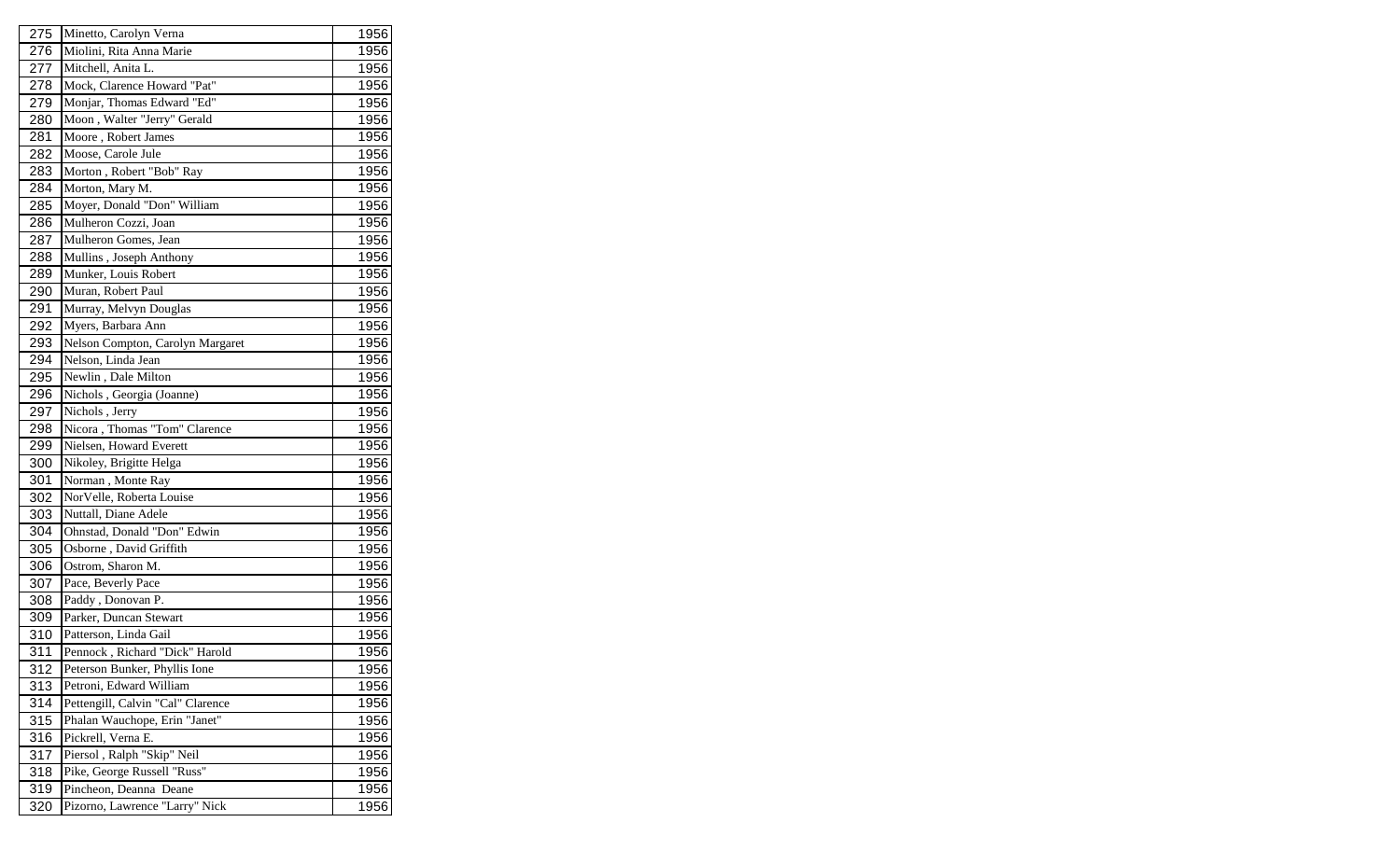| 321 | Platania Marsili, Janet Lena Cistone               | 1956 |
|-----|----------------------------------------------------|------|
| 322 | Platt, Thomas F.<br>Ponciano, Alvan William "Bill" | 1956 |
| 323 |                                                    | 1956 |
| 324 | Poplis, Richard "Dick" Anthony                     | 1956 |
| 325 | Price, Geraldine "Jeri"                            | 1956 |
| 326 | Prida, Robert "Bob" John                           | 1956 |
| 327 | Prince, Robert Norman                              | 1956 |
| 328 | Puschmann, Linda Lee                               | 1956 |
| 329 | Quilici Lepori, Annamaria "Ann" G.                 | 1956 |
| 330 | Quilici, Barbara P.                                | 1956 |
| 331 | Ramsey, Wayne Matthew                              | 1956 |
| 332 | Rash, Daryl Evans                                  | 1956 |
| 333 | Rauch, Dorothy Mae                                 | 1956 |
| 334 | Rauch, Nettie Lou                                  | 1956 |
| 335 | Rebideaux, Gilbert "Gil" Louis                     | 1956 |
| 336 | Record Johnstone, Dale Livingston                  | 1956 |
| 337 | Red Mills, Charlotte Dean                          | 1956 |
| 338 | Redmon Cunningham, Beverly Rae                     | 1956 |
| 339 | Rees, Richard "Dick" W.                            | 1956 |
| 340 | Regnell, John Bernhard                             | 1956 |
| 341 | Renner, Sharon Lee                                 | 1956 |
| 342 | Reynolds, Patricia "Pat" Anne                      | 1956 |
| 343 | Reynolds, Ronald Richard                           | 1956 |
| 344 | Roberts, Ruth Patricia "Pat"                       | 1956 |
| 345 | Roberts, Marjorie Carol                            | 1956 |
| 346 | Robinson, Jay P.                                   | 1956 |
| 347 | Rodgers, June Claire                               | 1956 |
| 348 | Ronsheimer, Sandra Jean                            | 1956 |
| 349 | Ruark, Barbara Jean                                | 1956 |
| 350 | Rusche, Walter "Walt" Paul                         | 1956 |
| 351 | Ryals, John Henry                                  | 1956 |
| 352 | Salcedo, Jr., Ramon "Ray" Hernandez                | 1956 |
| 353 | Salmans, Jess "Sam" Fredrick                       | 1956 |
| 354 | Sasse, Michael Anthony Digiacomo                   | 1956 |
| 355 | Savage, William "Bill" Newayles                    | 1956 |
| 356 | Sawyer, William "Bill" Weston                      | 1956 |
| 357 | Schenk, Robert Cardell                             | 1956 |
| 358 | Schneider, Judy S.                                 | 1956 |
| 359 | Schroeder Sprague, Rosalie Ann                     | 1956 |
| 360 | Seifert, Patricia "Tricia" Marie                   | 1956 |
| 361 | Shaff, Larry Gene                                  | 1956 |
| 362 | Sherman, Jr., William "Bill" Mose                  | 1956 |
| 363 | Sherrill, Janet Kay                                | 1956 |
| 364 | Shevlin, Donald "Don" Roy                          | 1956 |
| 365 | Shine, Linda Crary                                 | 1956 |
| 366 | Short, David Alan                                  | 1956 |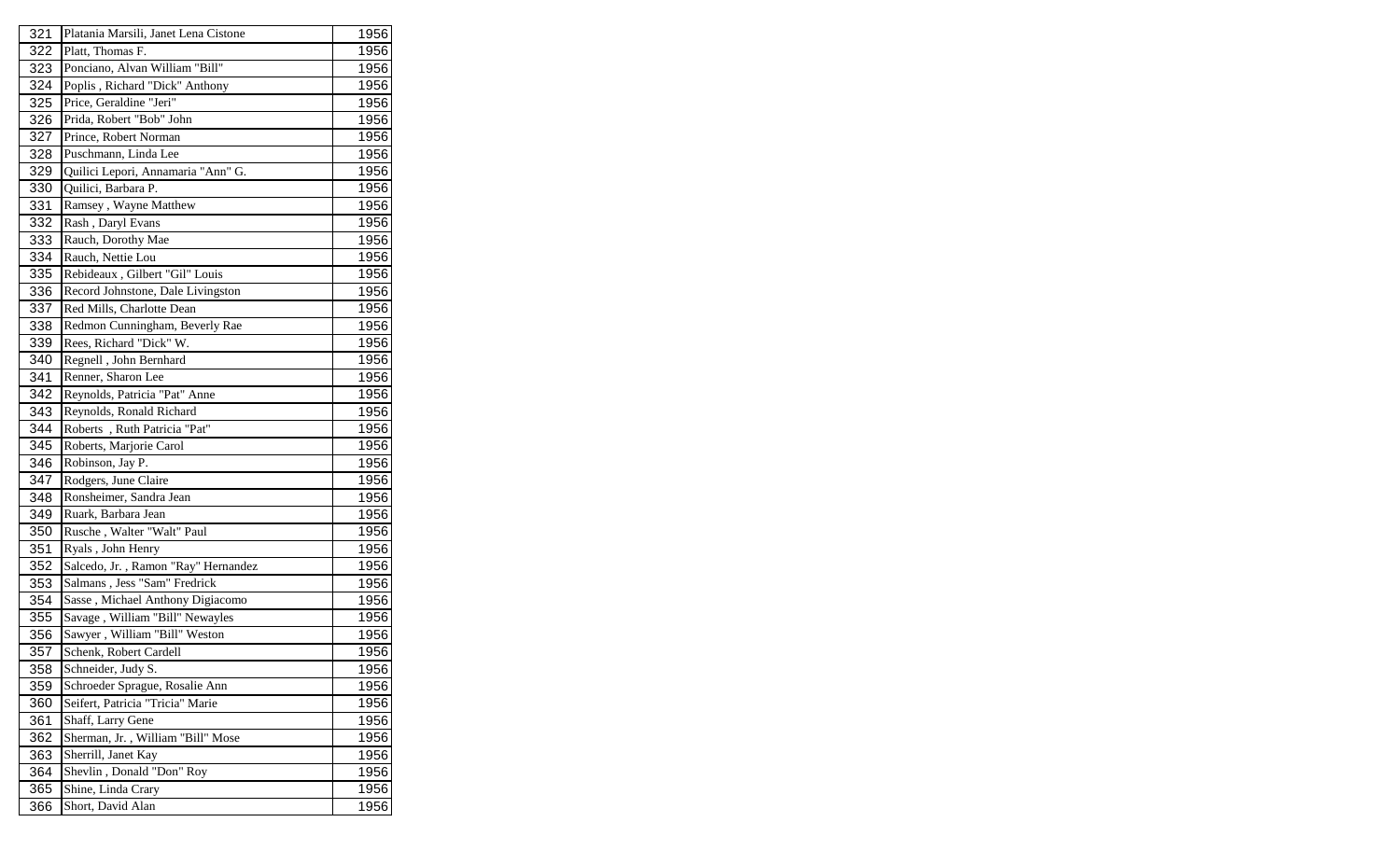| 367 | Sibbald, Garth Heathcote            | 1956 |
|-----|-------------------------------------|------|
| 368 | Simpson, Gardell "Swede" S.         | 1956 |
| 369 | Siri Uriarte, Sandra Lee            | 1956 |
| 370 | Slaven Clark, Dolores "Dee" May     | 1956 |
| 371 | Sloan, Jr., Thomas "Tom" Albert     | 1956 |
| 372 | Slomka Platt, Caron Howe            | 1956 |
| 373 | Smith Armstrong, Dorothy L.         | 1956 |
| 374 | Smith, Gerald "Jerry" Buell         | 1956 |
| 375 | Smith, Sandra Y.                    | 1956 |
| 376 | Snyder, Donald G.                   | 1956 |
| 377 | Sobrio, Daniel "Dan" Buckley Austin | 1956 |
| 378 | Sommers, Victor "Vic"               | 1956 |
| 379 | Sorensen Salsman, Sharon Louise     | 1956 |
| 380 | Spring, Betty Marlene               | 1956 |
| 381 | Springer, Juanita Evelyn            | 1956 |
| 382 | Stanley, Alan Dyke                  | 1956 |
| 383 | Stillmock Miller, Denise            | 1956 |
| 384 | Stuart, Rodney "Rod" Keith          | 1956 |
| 385 | Swanson Watrous, Mavis Elaine       | 1956 |
| 386 | Swart, Barbara Jean                 | 1956 |
| 387 | Tabor, Alvaro "Al" Lawrence         | 1956 |
| 388 | Takeuchi, Ronald Hatsuo             | 1956 |
| 389 | Taylor, David James                 | 1956 |
| 390 | Taylor, Charlene Ann                | 1956 |
| 391 | Taylor, Jane Kelle                  | 1956 |
| 392 | Taylor, Joan K.                     | 1956 |
| 393 | Teakle Evans, Marilyn Lenore        | 1956 |
| 394 | Thomas, Betty Ann                   | 1956 |
| 395 | Thomas, Edward "Buddy" Maurice      | 1956 |
| 396 | Thompson, Edmond Leslie             | 1956 |
| 397 | Thompson, Gary Allen                | 1956 |
| 398 | Thompson, Sandra "Sandy" H.         | 1956 |
| 399 | Tolano, Lonnie Vernal               | 1956 |
| 400 | Tracy, Richard "Dick" L.            | 1956 |
| 401 | Trimble, Donald Myers               | 1956 |
| 402 | Trulove, Darlene Clare              | 1956 |
| 403 | Tucker, Jimmy Elwood                | 1956 |
| 404 | Tuminaro, Angela Maria              | 1956 |
| 405 | Turner, Robert Livingston           | 1956 |
| 406 | Varnum, Patrick Edward              | 1956 |
| 407 | Vasconcelos, Judith "Judy" Louise   | 1956 |
| 408 | Vaulet, Robert "Bob" Edward         | 1956 |
| 409 | VreNon, Anita Jean                  | 1956 |
| 410 | Vrooman, Ronald Charles             | 1956 |
| 411 | Waldorf, Irving Quinn               | 1956 |
| 412 | Wall Class, Jacqueline "Jackie" Lee | 1956 |